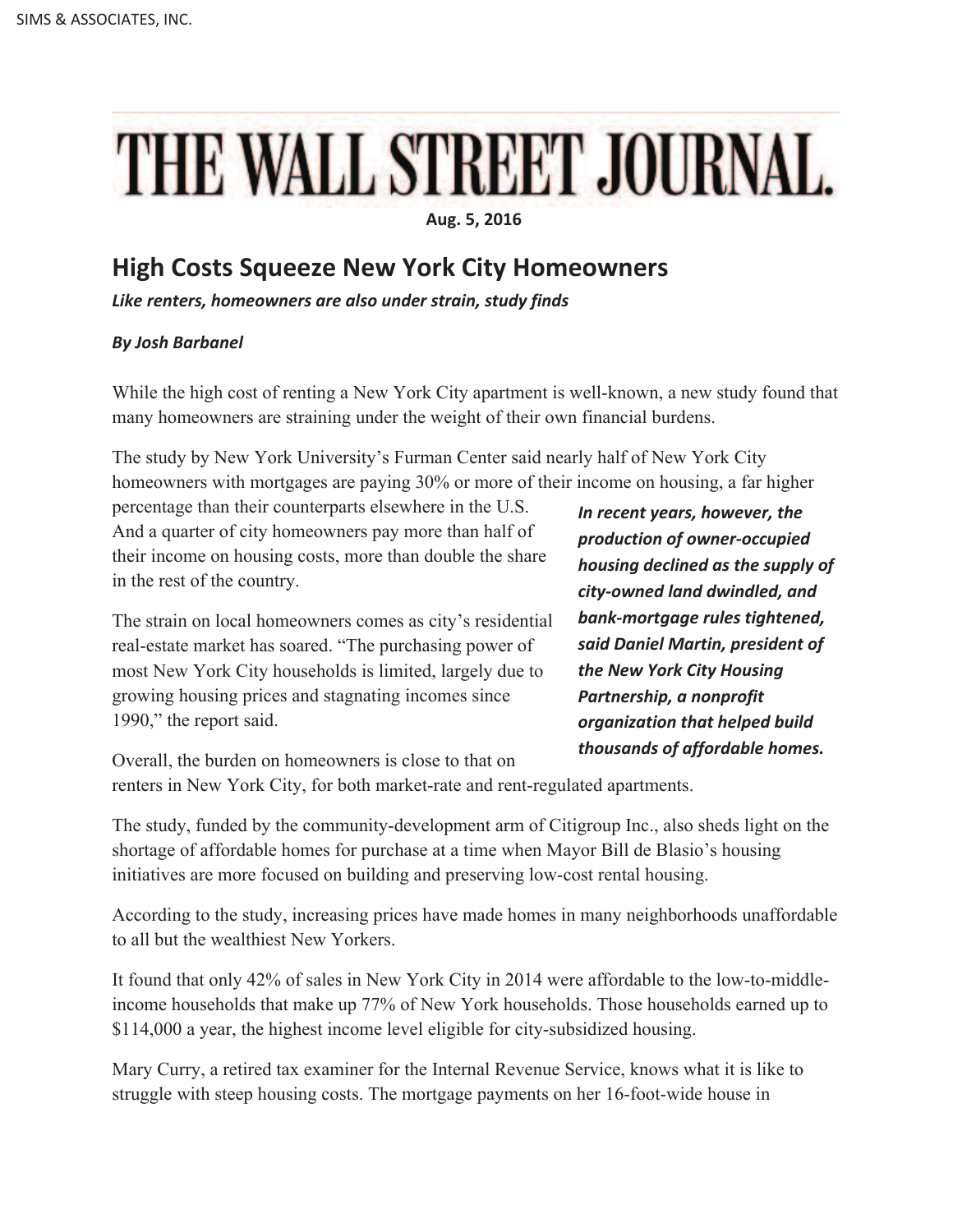Queens's East Elmhurst area are swallowing most of the \$2,270 she receives in monthly pension income.

Even after getting a loan modification to reduce her mortgage payments, she pays \$1,700 a month toward her mortgage, she said. To cover the costs of food and utilities, she gets some financial help from her son, and in April she received a \$37,000 city loan through the Parodneck Foundation to repair her house and replace a leaky roof.

"My household expenses really exceed my pension," Ms. Curry said.

Among the boroughs, Brooklyn had the most burdened homeowners, with 52% paying 30% or more of their income on housing. Manhattan, despite having the priciest housing market, had the lowest rate of homeowners paying that share of their income, at 24%.

Many co-ops, which make up two-thirds of owner-occupied housing in Manhattan, limit housing expenses to less than 28% of income, said Rachel Altschuler, a broker at Douglas Elliman.

An analysis of rent burden by the Citizens Budget Commission last year found that New York renters paid 42% of their income on rent, after excluding renters in public housing and those receiving Section 8 rent subsidies.

Overall, the Furman Center study found that 31% of New York City households owned their home. In the Bronx, 18% did, the second-lowest homeownership rate of any county in the U.S., after Kalawao County in Hawaii, which has 46 households, according to census data.

New York City built thousands of affordable homes for purchase over many years on land taken over by the city for nonpayment of taxes.

In recent years, however, the production of owner-occupied housing declined as the supply of city-owned land dwindled, and bank-mortgage rules tightened, said Daniel Martin, president of the New York City Housing Partnership, a nonprofit organization that helped build thousands of affordable homes.

"We need to look much more at innovative ideas and new ownership models," said Robert Annibale, global director of Citi Community Development.

Mr. de Blasio's 10-year plan to build or restore 200,000 units of housing includes 10,000 units of owner-occupied homes, though so far the city has largely focused on rehabilitating existing, owner-occupied, limited-income co-ops.

The city also has programs to support limited-income homeowners and provides down-payment assistance to first-time, low-income home-buyers.

"This administration is laser-focused on preserving and creating affordable housing—and a key to that is helping homeowners, many of who carry outsize financial burdens, stay in their